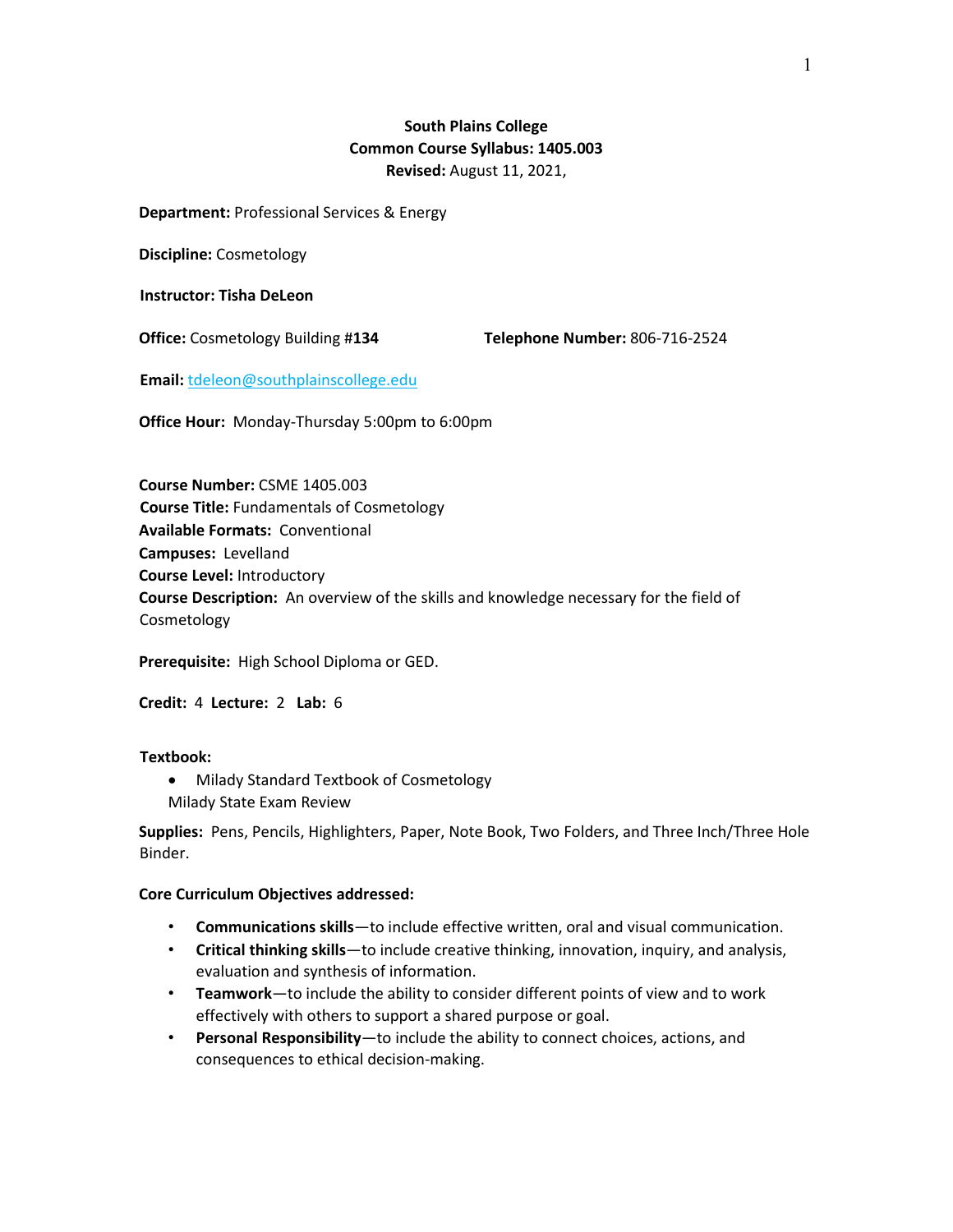• **Social Responsibility**—to include the demonstrated knowledge and competence, knowledge of civic responsibility, and the ability to engage effectively in regional, national, and global communities.

**Student Learning Outcomes:** Demonstrate introductory skills, professional ethics, safety and sanitation. Explain the laws and rules of the state licensing agency

## **Student Learning Outcomes Assessment:**

- Perform correct use of all sanitation and safety procedures mandated by the state, (TDLR) institution (SPC) and the Cosmetology Department.
- Practice good personal and professional ethics.
- Comply with Texas Department of Licensing and Regulations, South Plains College and the Cosmetology Department's rules and regulations.
- Demonstrate habits of proper safety and hygiene for the interest of one's self and others.
- Demonstrate the pursuit of daily personal improvement.

**Course Evaluation:** In this program anything below 70 is failing as with Texas Department of Licensing and Regulations.

- Semester Practical Exam 10%
- Practical Performance 20%
- Theory Tests 30%
- Workbook, Notebook and all weekly Assignments 30%
- Attitude and Appearance 10%

**Program Competencies:** This course covers Scans Occupational Competencies

- 1. Reading
- 2. Writing
- 3. Arithmetic or Mathematics
- 4. Speaking and Listening
- 5. Thinking Skills
- 6. Personal Qualities
- 7. Workplace Competencies
- 8. Basic use of Computer

**Attendance Policy:** Punctual and regular attendance is required of all cosmetology students. Unexcused tardiness and absences will not be tolerated. A doctor's note is required stating that it is acceptable to return to school in cases of contagious diseases such as pink eye, strep throat or the flu. If 5% of this course is missed the student will have to attend mandatory makeup days. If a student refuses to attend makeup days he/she may be at risk of being withdrawn due to excessive absences. Refer to the SPC handbook for more information.

The Class Attendance policies stated below is in the *SPC General Catalog*: *[Students are expected to attend all classes in order to be successful in a course. The student may be administratively withdrawn from the course when absences become excessive as defined in the course syllabus.*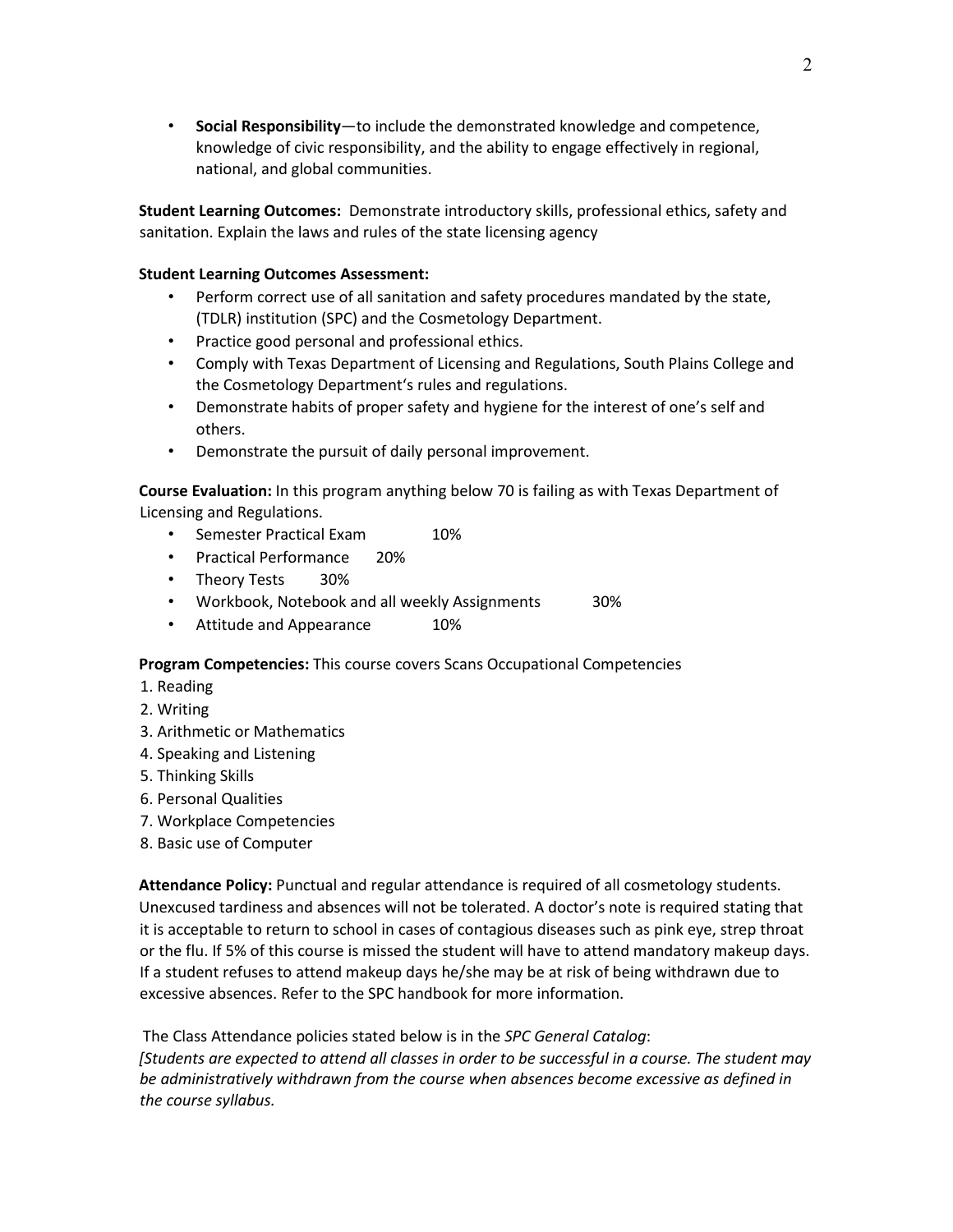*When an unavoidable reason for class absence arises, such as illness, an official trip authorized by the college or an official activity, the instructor may permit the student to make up work missed. It is the student's responsibility to complete work missed within a reasonable period of time as determined by the instructor. Students are officially enrolled in all courses for which they pay tuition and fees at the time of registration. Should a student, for any reason, delay in reporting to a class after official enrollment, absences will be attributed to the student from the first class meeting.* 

*Students who enroll in a course but have "Never Attended" by the official census date, as reported by the faculty member, will be administratively dropped by the Office of Admissions and Records. A student who does not meet the attendance requirements of a class as stated in the course syllabus and does not officially withdraw from that course by the official census date of the semester, may be administratively withdrawn from that course and receive a grade of "X" or "F" as determined by the instructor. Instructors are responsible for clearly stating their administrative drop policy in the course syllabus, and it is the student's responsibility to be aware of that policy.* 

*It is the student's responsibility to verify administrative drops for excessive absences through MySPC using his or her student online account. If it is determined that a student is awarded financial aid for a class or classes in which the student never attended or participated, the financial aid award will be adjusted in accordance with the classes in which the student did attend/participate and the student will owe any balance resulting from the adjustment.]* 

**Plagiarism and Cheating:** Students are expected to do their own work on all projects, quizzes, assignments, examinations, and papers. Failure to comply with this policy will result in an F for the assignment and can result in an F for the course if circumstances warrant.

Plagiarism violations include, but are not limited to, the following:

- 1. Turning in a paper that has been purchased, borrowed, or downloaded from another student, an online term paper site, or a mail order term paper mill;
- 2. Cutting and pasting together information from books, articles, other papers, or online sites without providing proper documentation;
- 3. Using direct quotations (three or more words) from a source without showing them to be direct quotations and citing them; or
- 4. Missing in-text citations.

Cheating violations include, but are not limited to, the following:

- 1. Obtaining an examination by stealing or collusion;
- 2. Discovering the content of an examination before it is given;
- 3. Using an unauthorized source of information (notes, textbook, text messaging, internet, apps) during an examination, quiz, or homework assignment;
- 4. Entering an office or building to obtain unfair advantage;
- 5. Taking an examination for another;
- 6. Altering grade records;
- 7. Copying another's work during an examination or on a homework assignment;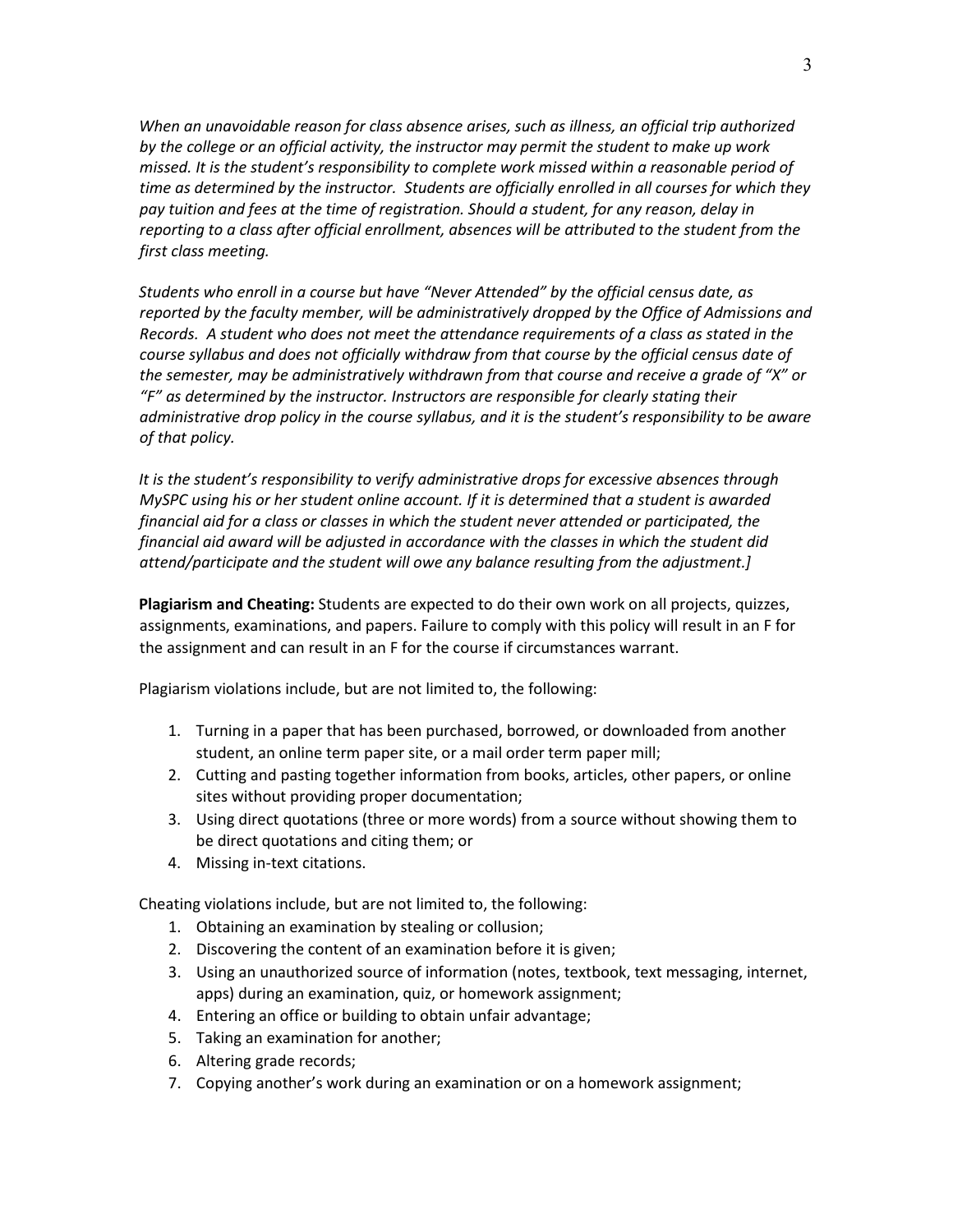- 8. Rewriting another student's work in Peer Editing so that the writing is no longer the original student's;
- 9. Taking pictures of a test, test answers, or someone else's paper.

**Student Code of Conduct Policy**: Any successful learning experience requires mutual respect on the part of the student and the instructor. Neither instructor nor student should be subject to others' behavior that is rude, disruptive, intimidating, aggressive, or demeaning**.** Student conduct that disrupts the learning process or is deemed disrespectful or threatening shall not be tolerated and may lead to disciplinary action and/or removal from class.

**Face Covering Statement:** It is the policy of South Plains College for the Fall 2021 semester that as a condition of on-campus enrollment, all students are required to engage in safe behaviors to avoid the spread of COVID-19 in the SPC community. Failure to comply with this policy may result in dismissal from the current class session. If the student refuses to leave the classroom or lab after being dismissed, the student may be referred to the Dean of Students on the Levelland campus or the Dean/Director of external centers for Student Code of Conduct Violation.

**Diversity Statement:** In this class, the teacher will establish and support an environment that values and nurtures individual and group difference and encourages engagement and interaction. Understanding and respecting multiple experiences and perspectives will serve to challenge and stimulate all of us to learn about others, about the larger world and about ourselves. By promoting diversity and intellectual exchange, we will not only mirror society as it is, but also model society as it should and can be.

**Disability Statement:** Students with disabilities, including but not limited to physical, psychiatric, or learning disabilities, who wish to request accommodations in this class should notify the Disability Services Office early in the semester so that the appropriate arrangements may be made. In accordance with federal law, a student requesting accommodations must provide acceptable documentation of his/her disability to the Disability Services Office. For more information, call or visit the Disability Services Office at Levelland (Student Health & Wellness Office) 806-716-2577, Reese Center (Building 8) 806-716-4675, or Plainview Center (Main Office) 806-716-4302 or 806-296-9611.

**Nondiscrimination Policy:** South Plains College does not discriminate on the basis of race, color, national origin, sex, disability or age in its programs and activities. The following person has been designated to handle inquiries regarding the non-discrimination policies: Vice President for Student Affairs, South Plains College, 1401 College Avenue, Box 5, Levelland, TX 79336. Phone number 806-716-2360.

**Title IX Pregnancy Accommodations Statement:** If you are pregnant, or have given birth within six months, Under Title IX you have a right to reasonable accommodations to help continue your education. [To activate](http://www.southplainscollege.edu/employees/manualshandbooks/facultyhandbook/sec4.php) accommodations you must submit a Title IX pregnancy accommodations request, along with specific medical documentation, to the Director of Health and Wellness. Once approved, notification will be sent to the student and instructors. It is the student's responsibility to work with the instructor to arrange accommodations. Contact the